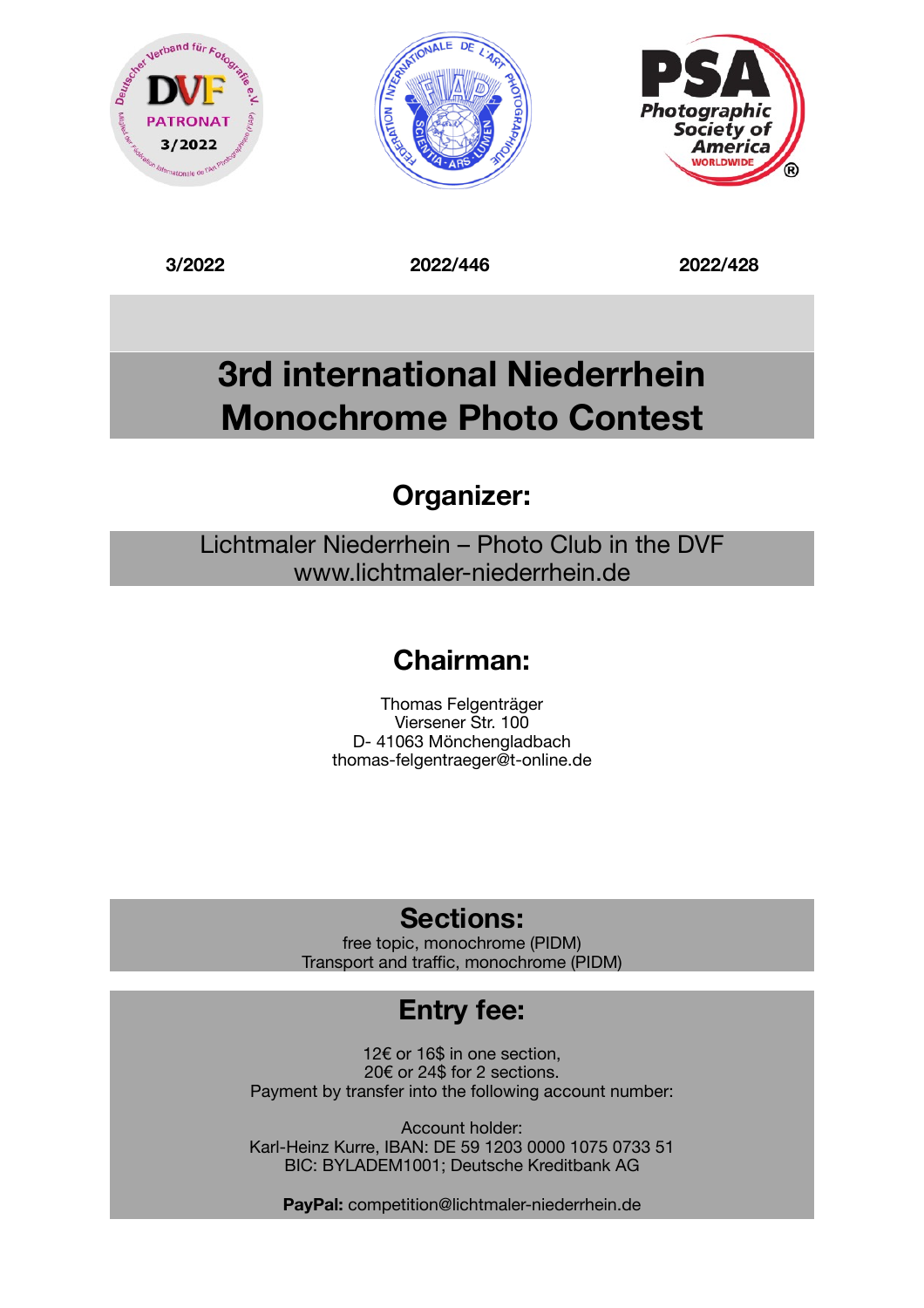#### **Calendar:**

Submission of works: 25.06.-03.09.2022 Date of Judging Session: 17.09.-18.09.2022 Notifications sent by: 02.10.2022 **Presentation:** 22.10.2022 Catalog, Awards and online gallery: 05.11.2022

#### **Judging panel:**

Irmgard Crispin - EFIAP - Germany Reiner Unkel - independent photographer - Germany Norbert Liebertz - EFIAP -Germany Peter Lambrichs - The Netherlands

#### **Awards: (56 awards altogether)**

Per section:

FIAP medals: gold, silver, bronze and FIAP honorable mentions DVF medals of achievement: gold silver, bronze and honorable mentions PSA medals gold; silver, bronze and PSA ribbons

Blue Pin for the participant/s) with the highest number of accepted images/awards. In case of a tie the jury decides on the final award of the Blue Pins.

#### **Catalogue:**

Each participant will receive a link to download the catalogue on our website [www.lichtmaler-niederrhein.de](http://www.lichtmaler-niederrhein.de)

#### **Exhibition requirements**

**IMAGE AND ENTRY REQUIREMENTS** This exhibition is open to anyone; however, an entry may be rejected when the Sponsor or the Exhibition Organizers, in their reasonable discretion, believes the entry does not conform to exhibition rules and these Conditions of Entry. Membership in any photographic organization is not required.

Submission only online under:

<https://wettbewerb.lichtmaler-niederrhein.de/>

All images must correspond with the currently applicable general case law. The images can be freely used by the organizer for advertising purposes and for use in the catalogue of this competition. This also implies the use of the images for the presentation on the homepage of the competition. All images as well as parts of them are not used for commercial purposes. This is also valid for our sponsors.

The organizers reserve the right to check the images at any time before, during and after the judgment if they comply with the rules established in these conditions of participation. Entries will not be accepted from any entrant who is currently sanctioned by PSA.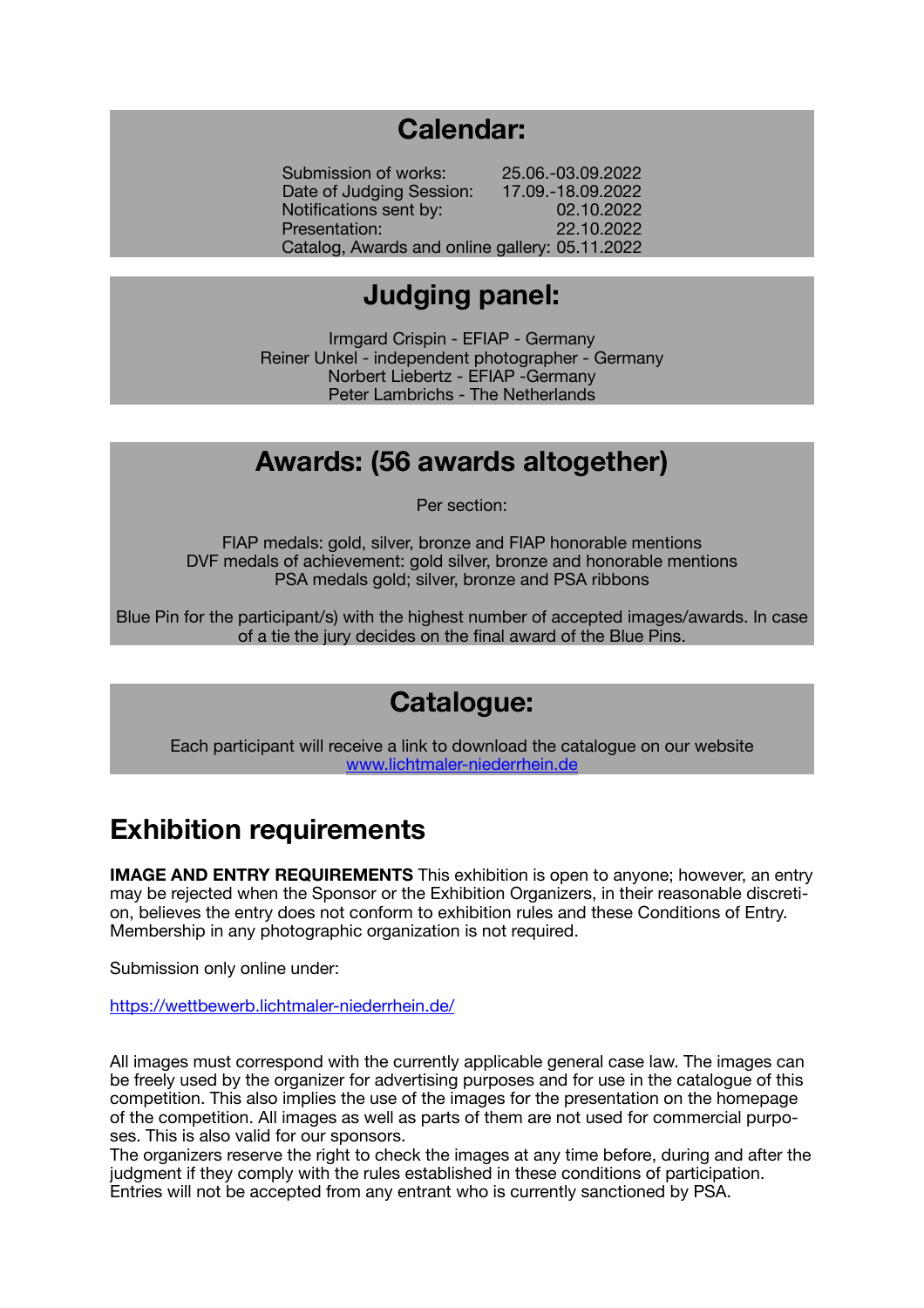## **PSA Star Ratings**

To receive proper Star ratings credit from PSA, entrants must provide their names and country exactly the same in each exhibition. Aliases are not permitted. Please contact PSA in the event of name changes or relocating to another country. Using one's name differently in different exhibition exposes the entrant to the risk that many of their acceptances may not be recognized by PSA Star Ratings

## **Image Creation**

Entries must originate as photographs (image-captures of objects via light sensitivity) made by the entrant on photographic emulsion or acquired digitally.

## **Certification:**

By virtue of submitting an image, the entrant certifies the work as his or her own (.Images may not incorporate elements produced by anyone else (for example: clip art, images or art by others downloaded from the Internet). Aliases are not allowed. The entrant permits the sponsors to reproduce all or part of the entered material free of charge for publication and/ or display in media related to the exhibition. This may include low resolution posting on a website. Note: Entrants who indicate that their images may not be reproduced or used "will not be eligible for awards" or inclusion in audio-visuals of the exhibition "and could be subject to disqualification" by the exhibition sponsors. The exhibition assumes no liability of any misuse of copyright

## **Alteration and Computer Generation**

Subject to Divisional restrictions (particularly Nature, Photo Travel, and Photojournalism) images may be altered, either electronically or otherwise, by the maker. Adjustments to enhance images or creatively modify images are allowed providing the underlying photograph is retained in a way that is obvious to the viewer. Images may not be constructed entirely with a computer, and must be the sole work of the author.

## **Re-use of accepted images**

Once an image has been accepted in this exhibition it may not be entered again in any future instances of this exhibition. It may, of course, be entered in any other PSA/FIAP recognized exhibitions but **must always have the same title**. It is not allowed to submit the same images in different sections. This is also valid for images that show only minimal differences.

## **Entry**

An Entry consists of, up to and including, four (4) images entered by a single entrant into the same Section. An entrant may only enter a specific Section once.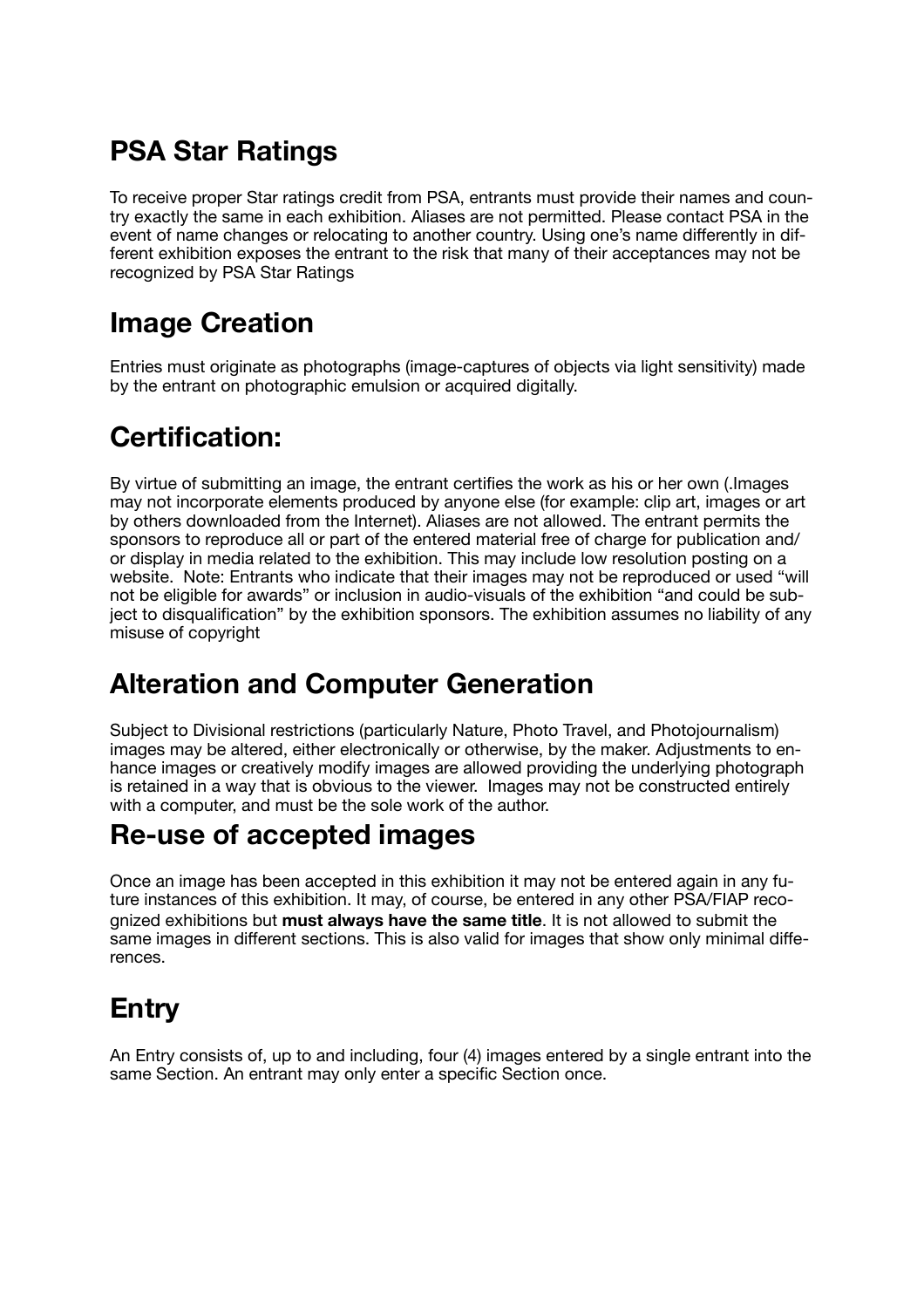## **Titles**

Each image must have a unique title **that is a description of the image**. That unique title must be used for entry of that image or of an identical Image into any and all PSA-Recognized exhibitions. Titles must be 35 characters or fewer. No titles may be visible to the judges, and nothing in the image may identify the maker. Titles may not include file extensions such as .jpg or .jpeg (or any other camera capture filenames such as IMG 471). Titles may not consist of personal identifiers possibly augmented by a number; or include words such as "untitled" or "no title". Titles may not consist solely of numbers unless those numbers are prominently contained within the image, such as a contestant number in a race.

The Exhibition will be conducted in accordance with the rules of the PSA and FIAP An entrant's images will not be presented to the judges consecutively. An entrant's four images will be distributed throughout four rounds of judging in that section. Distribution of images will be in the same round order as submitted by the entrant. An image may be entered in only one section.

## **DATA PROTECTION**

By entering this exhibition, you are explicitly consenting to the personal details you have supplied, including email addresses, being held, processed and used by the exhibition organizers for purposes associated with this exhibition. You also explicitly consent to such information being sent to organizations that have accorded official recognition, patronage or accreditation to this exhibition. You acknowledge and accept that entering this exhibition means that the status and results of your entry may be made public.

## **Subject Matter and Section Definitions**

#### **Statement on Subject Matter applicable to all sections**

The fundamental rule that must be observed at all times and **applies to all sections** offered in exhibitions with FIAP patronage or PSA recognition is that **the welfare of living creatures is more important than any photograph**. This means that practices such as baiting of subjects with a living creature and removal of birds from nests, for the purpose of obtaining a photograph, are highly unethical, and such photographs are not allowed in any exhibition with FIAP patronage or PSA recognition. Under no circumstances may a living creature be placed in a situation where it will be killed, injured or stressed for the purpose of obtaining a photograph. This rule applies regardless of whether or not the creature being killed, injured or stressed is visible in the captured image.

There are also concerns about the use of aerial photography, drones, helicopters, low flying aircraft. These should not cause any interference with other individuals or animals which causes a disturbance in their normal activity or disrupt the way any individuals or animals interact with their environment.

Entry in this exhibition is conditional on accepting these policies. The content of images must comply with these General Conditions and with the Division and Section definitions listed in these conditions. Images that - in the sole opinion of the judges or the Exhibition Organizers - do not comply, will be disqualified so the entrant may be aware of the problem when considering entry into other exhibitions with FIAP patronage/PSA recognition. Further details on the PSA's drone policy may be found at [https://psa-photo.org/index.php?psa-policies#drone](https://psa-photo.org/index.php?psa-policies%23drone)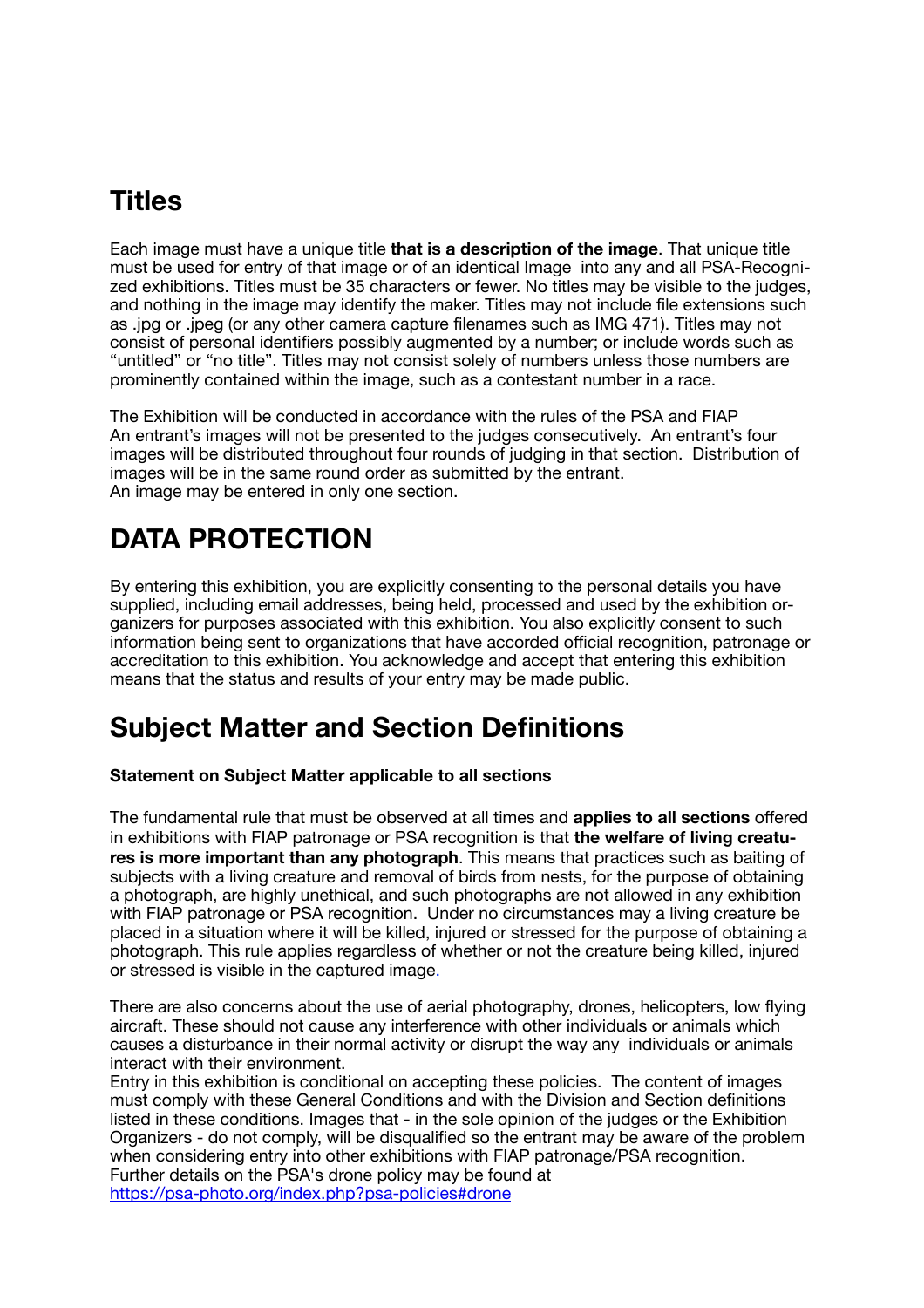#### **FIAP Definition monochrome**

A black and white image that passes from a very dark shade of grey (black) to a very light shade of grey (white) is a monochrome work consisting of different shades of grey. A black and white image that is completely toned in one color remains a monochrome work and belongs to the category black and white. A black and white image that is partly toned or that is changed by adding a color becomes a color image and belongs to the category color(polychrome) and is not admitted to judgment. PSA Definition Monochrome

An image is only named "monochrome" if it does not show any kind of color (e.g. if it only contains shades of grey that pass from pure white to pure black) or if it is kept in different shades of lightness of a single toning color that extends over the complete image (e.g. sepia, gold, red etc). An image that is only partly modified by toning or an image with several colors of toning or an image that shows only in parts color toning does not comply with the definition of the PSA and cannot be judged.

### **PSA Monochrome Definition**

An image is considered to be Monochrome only if it gives the impression of having no color (i.e. contains only shades of grey which can include pure black and pure white) OR it gives the impression of being a greyscale image that has been toned in one color across the entire image. (For example by Sepia, red, gold, etc.) A greyscale or multi-colored image modified or giving the impression of having been modified by partial toning, multi-toning or by the inclusion of spot coloring does not meet the definition of monochrome and shall be classified as a Color Work. Toned images are allowed.

#### **Breaches of Rules**

FIAP:

The mention that by the sole act of submitting his/her images or files to a salon under FIAP Patronage, the entrant accepts without exception and with no objection the following terms: - that the submitted images can be investigated by FIAP to establish if these obey to FIAP regulations and definitions even if the entrant is not a member of FIAP, - that FIAP will use any means at its disposal for this undertaking, - that any refusal to cooperate with FIAP or any refusal to submit the original files as captured by the camera, or failure to provide sufficient evidence, will be sanctioned by FIAP, - that in case of sanctions following the non compliance with FIAP regulations, the name of the entrant will be released in any form useful to inform the breaches of the rules. It is recommended to leave the EXIF data in the submitted files intact in order to ease eventual investigations. If, at any time, it is determined in the reasonable discretion of the exhibition organizer or the judges before, during, or after the judging of an exhibition that an entrant has submitted entries where one or more images may fail to comply with these Conditions of Entry, including the stated definitions, the exhibition organizers reserve the right to delete the entry from the exhibition and void any or all acceptances or awards in connection with the exhibition.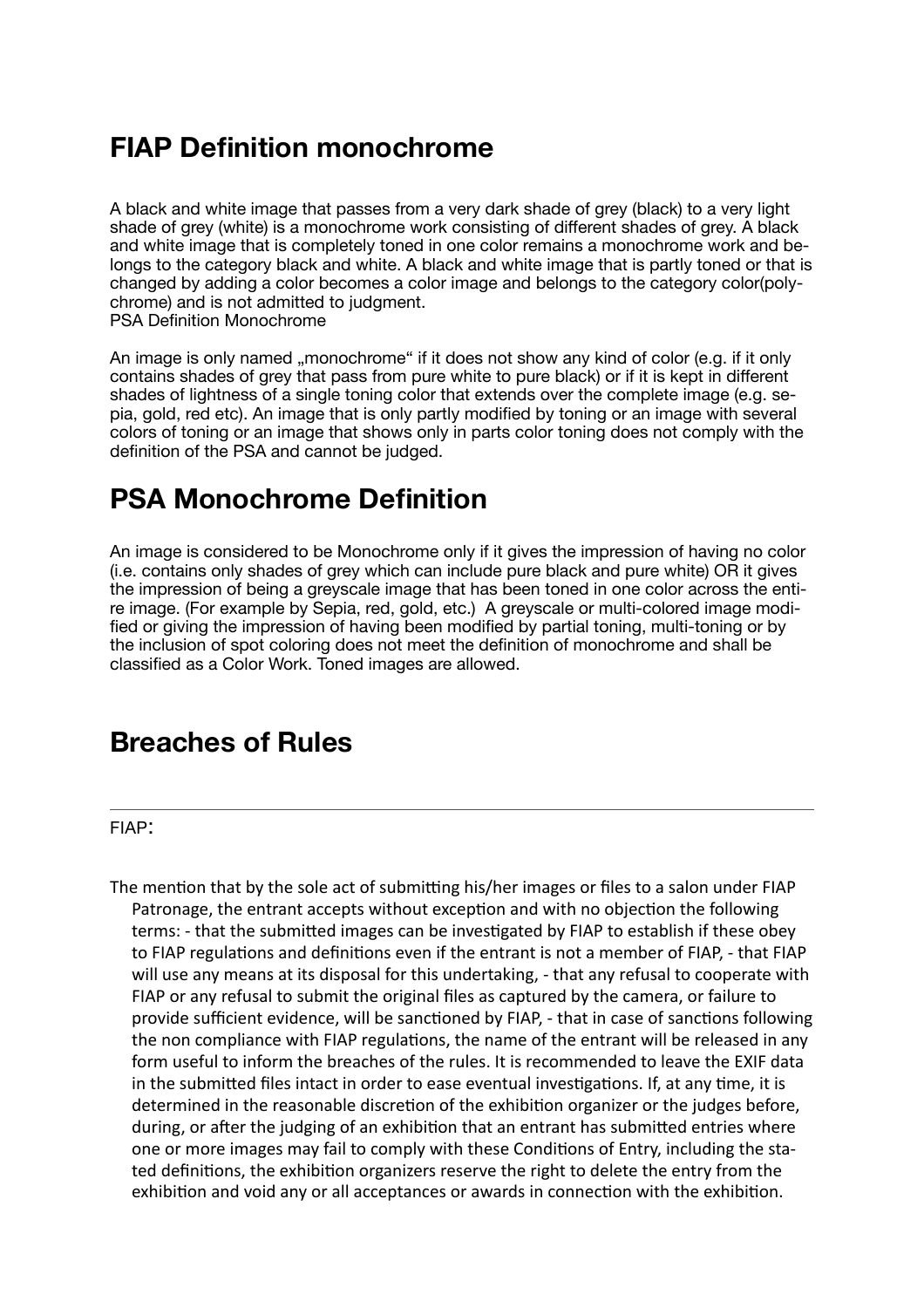Fees may be forfeited or refunded in these circumstances. The entrant acknowledges that the decision of the exhibition organizers or the judges is final

#### PSA:

- If, at any time, it is determined in the reasonable discretion of the exhibition organizer or the judges before, during, or after the judging of an exhibition that an entrant has submitted entries where one or more images may fail to comply with these Conditions of Entry, including the stated definitions, the exhibition organizers reserve the right to delete the entry from the exhibition and void any or all acceptances or awards in connection with the exhibition. Fees may be forfeited or refunded in these circumstances. The entrant acknowledges that the decision of the exhibition organizers or the judges is final
- In order to ensure that images comply with the Conditions of Entry and definitions, the exhibition organizers may carry out reasonable measures to verify that:
- a) the images are the original work of the entrant and
- b) the images comply with the rules and definitions as set out in these Conditions of Entry
- These steps include, but are not limited to, questioning any entrant, requiring the submission of RAW files or other digital files representing the original capture of the submitted image(s), confronting the entrant with evidence that one or more submitted images fails to comply with the Conditions of Entry (also known as Entry Rules), and offering the entrant a reasonable opportunity to provide counter evidence to refute the exhibition organizer's evidence by a set deadline. Such entries that are not cleared or are still questionable after the entrant has presented evidence may be considered in breach of these Conditions of Entry, and declined. Such entries may be referred to PSA for further investigation of possible ethics violations
- PSA retains the right to investigate in any way all complaints/suspicions of breaches of entry conditions, impose sanctions if deemed necessary, void the acceptances of any image found to violate the PSA rules, include the entrant's name on the list of sanctions provided to Exhibitions, and share such investigations with FIAP. Entrants automatically agree to these terms by the act of entering the Exhibition and agree to cooperate with any investigation.
- If another party is submitting images on the entrant's behalf, the entrant will still be held responsible for adhering to these Conditions of Entry (Entry Rules) and will be subject to **sanction for any violations** to these Conditions of Entry and PSA's Statement of Ethics that may result. If another party is processing images for an entrant or submitting images on the entrant's behalf, the entrant will still be held responsible for adhering to all Conditions of Entry including the specific conditions in the relevant definitions.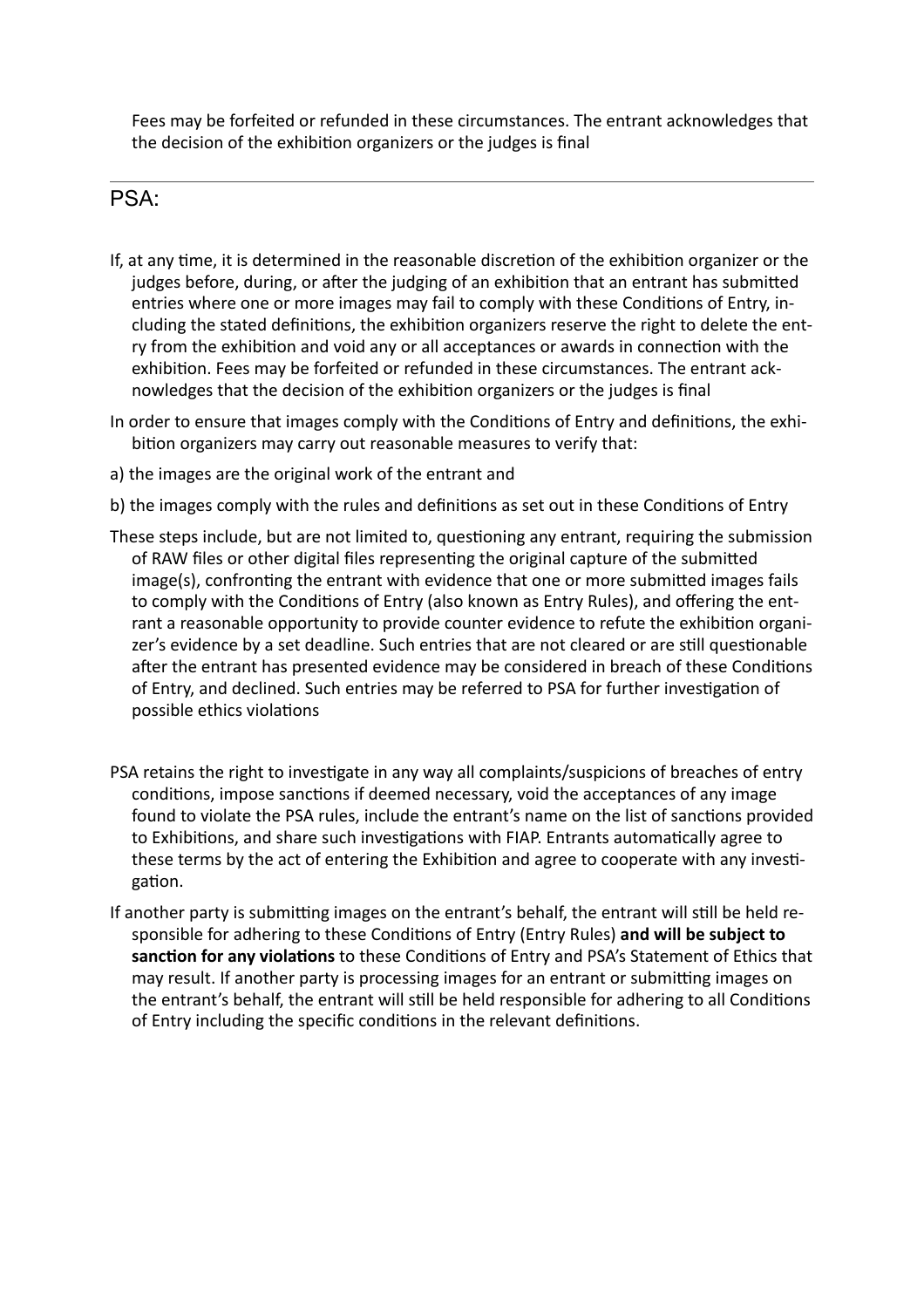### **FIAP Notice**

In order to have legal authority on those who do not respect the rules of FIAP, the organiser must make sure that all participants of an online event under FIAP Patronage tick a box next to which the following text is stated:

"I hereby expressly agree to [FIAP document 018/2017](https://magentacloud.de/s/HRtD8YoYgGWsKXG) « Conditions and regulations for FIAP Patronage » and [FIAP document 033/2021«](https://magentacloud.de/s/HRtD8YoYgGWsKXG) Sanctions for breaching FIAP regulations and the red list ». I am particularly aware of chapter II « Regulations for International photographic events under FIAP patronage » of FIAP document 018/2017, dealing under Section II.2 and II.3 with the FIAP participation rules, the sanctions for breaching FIAP regulations and the red list."

## **PSA Notice**

When an entrant fills in the Entry Form to submit an entry the entrant will see a feature to affirm he or she has read these Conditions of Entry when he or she fills out the entry form. If the entrant does not so affirm the entry will not be submitted

## **Competition groups**

Accepted images count for the PSA Star Rating and the Who`s Who in the section PID monochrome (Projected Image Division)

All acceptances count for the FIAP to achieve Honorable Titles. The Youth is not judged separately.

#### **Sections:**

There are two sections: free topic, monochrome Transport and traffic, monochrome (everything that moves or can be moved)

#### **Submission of images:**

The file format is jpeg, 8 bit/sRGB (maximum horizontal width 2500 pixels, vertical height 1400 pixels and a maximum of 3 MB per image) 4 pictures can be submitted at most in each section.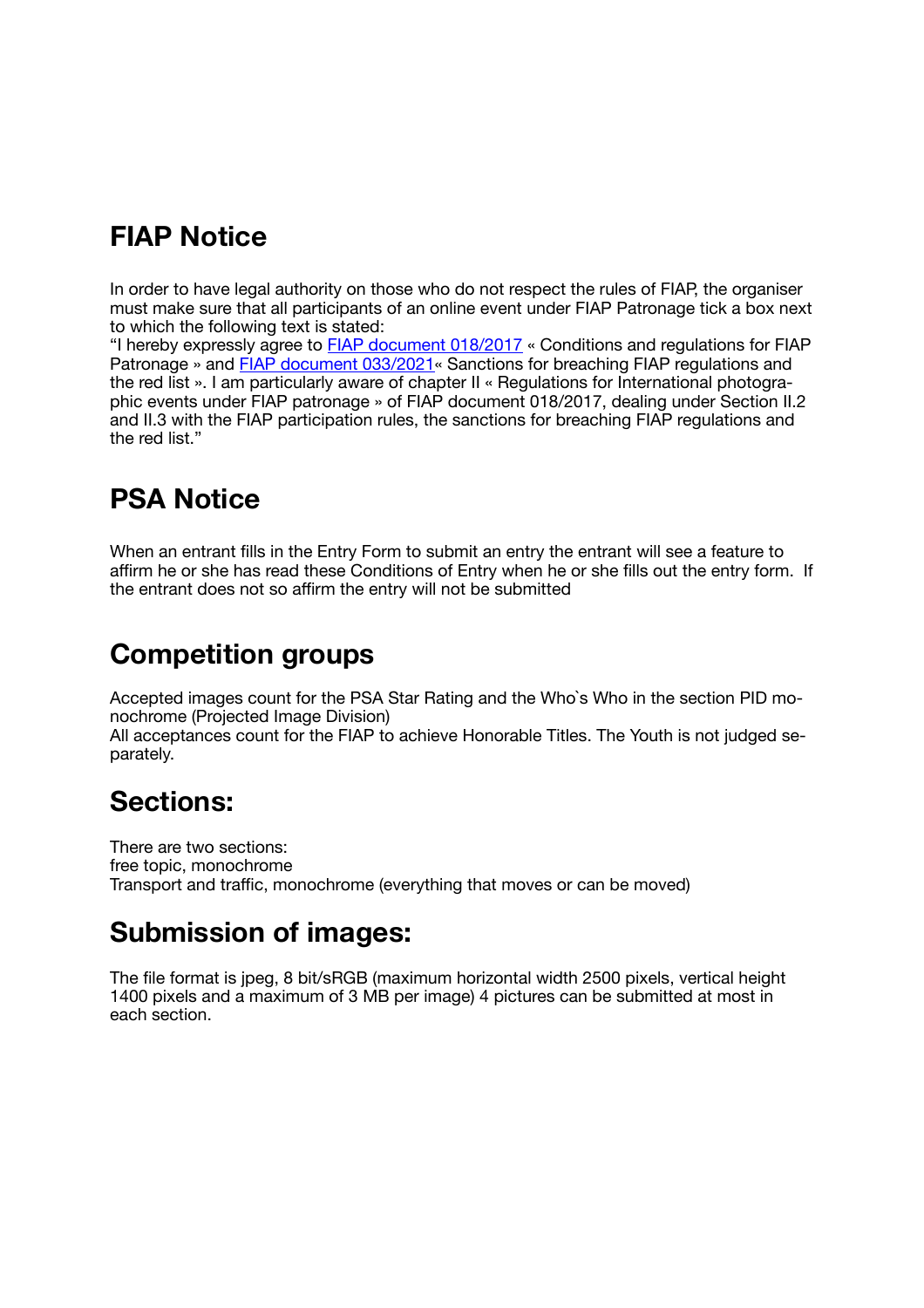#### **Image Size**

**The maximum horizontal width is 2500 pixels and the maximum vertical height is 1400 pixels. Bigger sizes cannot be uploaded in the system.** 

**Smaller sizes are accepted, but they will not be projected in full screen mode. We use color-calibrated 27``monitors (2560px\*1440px). Files should not exceed 3MB per Image.** 

### **Upload:**

The images can exclusively be submitted by upload online. The file has to be named while uploading for this purpose. After uploading you receive a confirmation mail in which you can see the titles of the images and the images themselves. Upload portal:

<http://wettbewerb.lichtmaler-niederrhein.de/>

## **Entry fee:**

12€ or 16 \$ in one section, 20 € or 24\$ for 2 sections. Payment by transfer into the following account number:

Account holder:

Karl-Heinz Kurre, IBAN: DE 59 1203 0000 1075 0733 51 BIC: BYLADEM1001; Deutsche Kreditbank AG

**PayPal:** competition@lichtmaler-niederrhein.de

Please enter the name of the participant and the country under "Verwendungszweck"

(usage) e.g. "Michael Mustermann – Germany- participation photo contest"

In case of lacking payment the participation is excluded.

Checks are not accepted.

Payment in cash is not possible.

## **Judgment:**

The Exhibition will be conducted in accordance with the rules of the PSA and FIAP Images are judged as submitted in accordance with the pixel dimensions stated on the entry form.

Images submitted smaller than the specified pixel dimensions are not being resized to the specified pixel dimensions.

During the judging all images are displayed successively on identical and color-calibrated 27``monitors (2560\*1440) with one monitor for each judge placed side by side, showing the same image at the same time.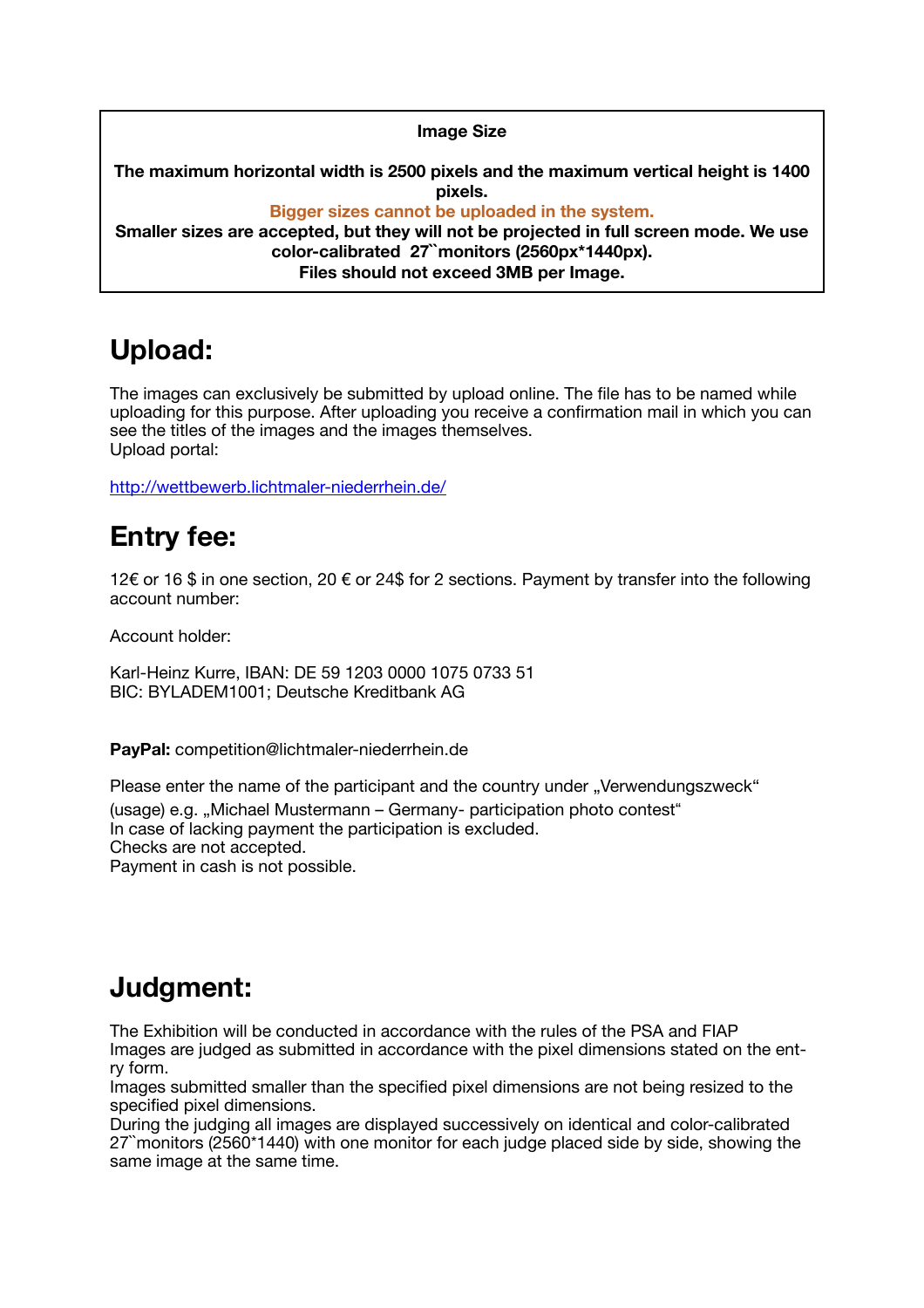All images will be proofed due to the rules of the "monochrome definitions" by FIAP and PSA - see paragraph "definitions". No image will be deleted before the judging even if it doesn't follow the rules of entry. The judges then will disqualify the image when it is showing up on the screens. An entrant's images will not be presented to the judges consecutively. An entrant's four images will be distributed throughout four rounds of judging in that section. Distribution of images will be in the same round order as submitted by the entrant.

An image may be entered in only one section.

The judges will determine the acceptances among the submitted images in the round-system. In addition medals and certificates will be chosen by the judges.

The rating of authors (best author Blue Pin) is calculated from the total score of the achieved points from both sections. All acceptances are validated with one point, all certificates with an additional point and all medals with two additional points. In case of identical scores, all judges will make a final decision. The decision of the jury is final and cannot be contested.

List of acceptances and results:

Each participant receives a list with the results of all accepted images. Images that do not receive acceptances are not published in the list. All participants receive a download link.

### **Catalogue:**

Each participant will receive a link to download the catalogue on our website [www.lichtmaler-niederrhein.de](http://www.lichtmaler-niederrhein.de)